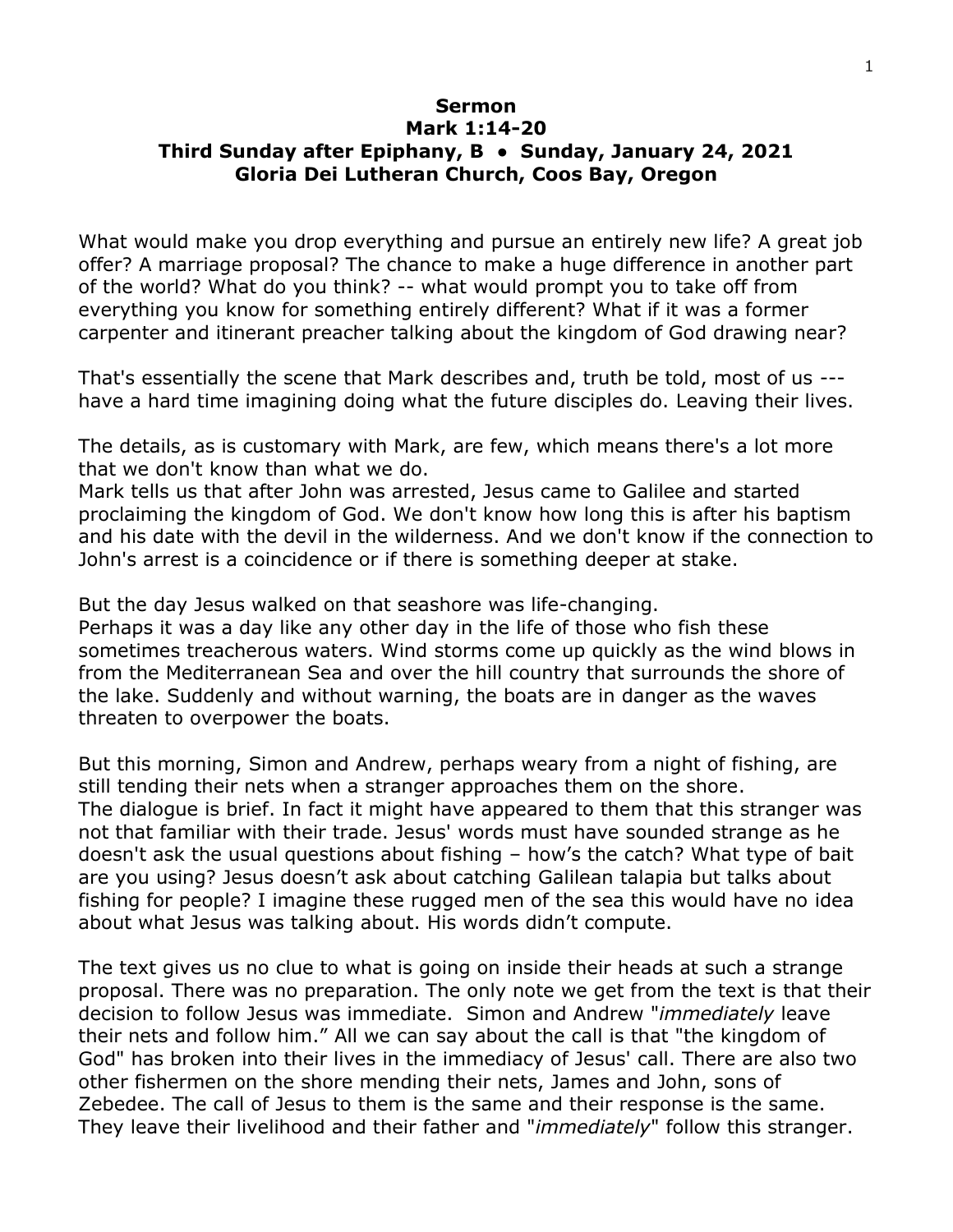These are epiphany moments early in the Gospel. As readers and hearers, we too have no preparation this early in the Gospel for such a story. Like the first four followers, we too have been caught off guard.

But then isn't this why we identify with this story?

God in Jesus Christ is revealed to us in our most unexpected moments.

In the answer to a prayer, in a loved one's touch, in a stranger's voice,

Waiting for bread around the communion rail.

God's kingdom breaks into our lives, unexpectedly, as pure gift.

Again, there aren't a lot of details, so we don't know much, if anything, about what might have prompted the fishermen's decisions.

We don't know, for instance, if they didn't really like fishing and were eager for a chance to do something different.

Nor do we know whether Simon and Andrew, James and John already knew each other. If they did, it might make it easier to imagine that once one of them decided to follow Jesus the others were soon to follow.

Or maybe one or more of them already knew Jesus -- maybe they'd heard him preach and teach, even talked with him before and were already considering joining him. That would make the immediacy of their response more understandable to us.

But, again, we don't really know any of this. What we do know is that there was something compelling enough about Jesus and his message that prompted these four -- and later many others -- to follow him, to become his disciples, students of this teacher and servants of his mission.

What do you think that might be?

What would be compelling enough to draw you away from everything familiar, all you knew?

What could make you leave your life in quest of, or in service to something new?

Even more, what would be compelling enough to draw us to change our lives? And draw us to new lives?

I think that while most of us may admire what the disciples do,

few of us would consider following their example.

Sure, I gave up a lot when I left California to find love and to follow the call to be a pastor, but I certainly didn't undertake the kind of sudden departure -- picking up and leaving everything -- to start a life on the road, relying only on the generosity of strangers and wisdom of Jesus. Simon and the others had no salary, no parsonage, no church-sponsored health plan, no pension -- they just picked up, left the only life they'd known, and followed Jesus.

I left California, but so did Cathy Denton, Kathie Hodgin and Nancy Hoy; Lynn Danner left Massachusetts, Noma Hild left South Carolina. Many of you left places